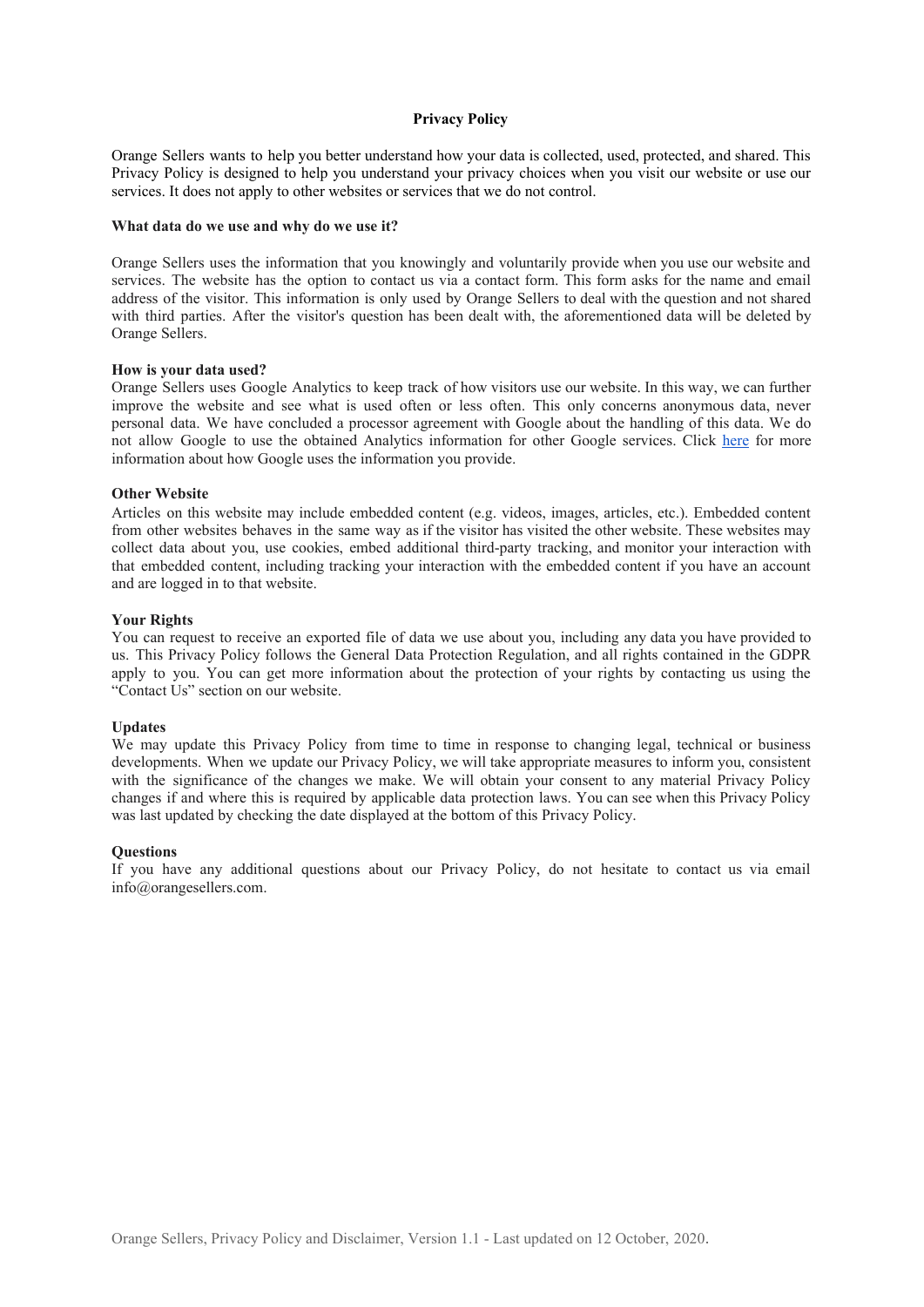### **Disclaimer**

By visiting this website and/or using the information provided on or via this website, you agree to the applicability of this disclaimer. In the event of a conflict between the conditions of specific products and services ordered via this website and this disclaimer, the conditions of these services will prevail.

# **General**

The Orange Seller website has been compiled with the greatest possible care. Orange Sellers strives to provide correct and up-to-date information on its website. The information on this website can be changed by Orange Sellers without further notice. We take the necessary care when compiling and maintaining the website and use sources that we consider reliable. Nevertheless, Orange Sellers cannot guarantee that the offered services will not be outdated and/or still correct over time. Orange Sellers cannot accept any liability for any damage resulting from the use of the information on this website. No rights or claims can be made in any way whatsoever from the content of this website. Your visit to the website and the information you provide herewith will be treated confidentially, with due observance of the applicable rules to protect your privacy and the other rules of Dutch law.

### **Use of the Orange Sellers website**

The information on this website is for general information only. No rights can be derived from the information on this website. Although Orange Sellers takes care in compiling and maintaining this website and uses sources that are considered reliable, Orange Sellers cannot guarantee the correctness, completeness and topicality of the information provided. Orange Sellers also does not guarantee that the website will function flawlessly or without interruption. Orange Sellers explicitly rejects any liability concerning the correctness, completeness, topicality of the information provided and the (undisturbed) use of this website.

# **Information from third parties, products and services**

When Orange Sellers displays links to websites of third parties, this does not mean that the products or services offered on or via these websites are recommended by Orange Sellers. Orange Sellers accepts no liability and no responsibility for the content, use or availability of websites referred to or referring to this website. The use of such links is at your own risk. The information on such websites has not been further assessed by Orange Sellers for correctness, reasonableness, topicality or completeness.

# **Using Information**

Orange Sellers reserves all intellectual property rights and other rights concerning all information offered on or via this website (including all texts, graphic material and logos). It is not permitted to copy, download or in any way publish, distribute or reproduce information on this website without the prior written permission of Orange Sellers or the rightful permission of the rights holder. You may print and/or download information on this website for your personal use.

### **Amendments**

Orange Sellers reserves the right to change the information provided on or via this website, including the text of this disclaimer, at any time without further notice. It is recommended to periodically check whether the information provided on or via this website, including the text of this disclaimer, has been changed.

### **Applicable law**

Dutch law applies to this website and the disclaimer. All disputes arising from or in connection with this disclaimer will be submitted exclusively to the competent court in the Netherlands.

### **Responsible Disclosure**

In the unlikely event that there is a weak spot in one of our systems. If you discover a vulnerability, we ask you to report it as soon as possible so that we can take the necessary measures.

## **We ask you to:**

- Pass it on to us as soon as possible after the discovery of the vulnerability;
- E-mail your findings to  $info@orange$ sellers.com;
- Provide sufficient information to reproduce the problem so that we can resolve it as quickly as possible. Usually, the IP address or URL of the affected system and a description of the vulnerability is sufficient, but more complex vulnerabilities may require more information;